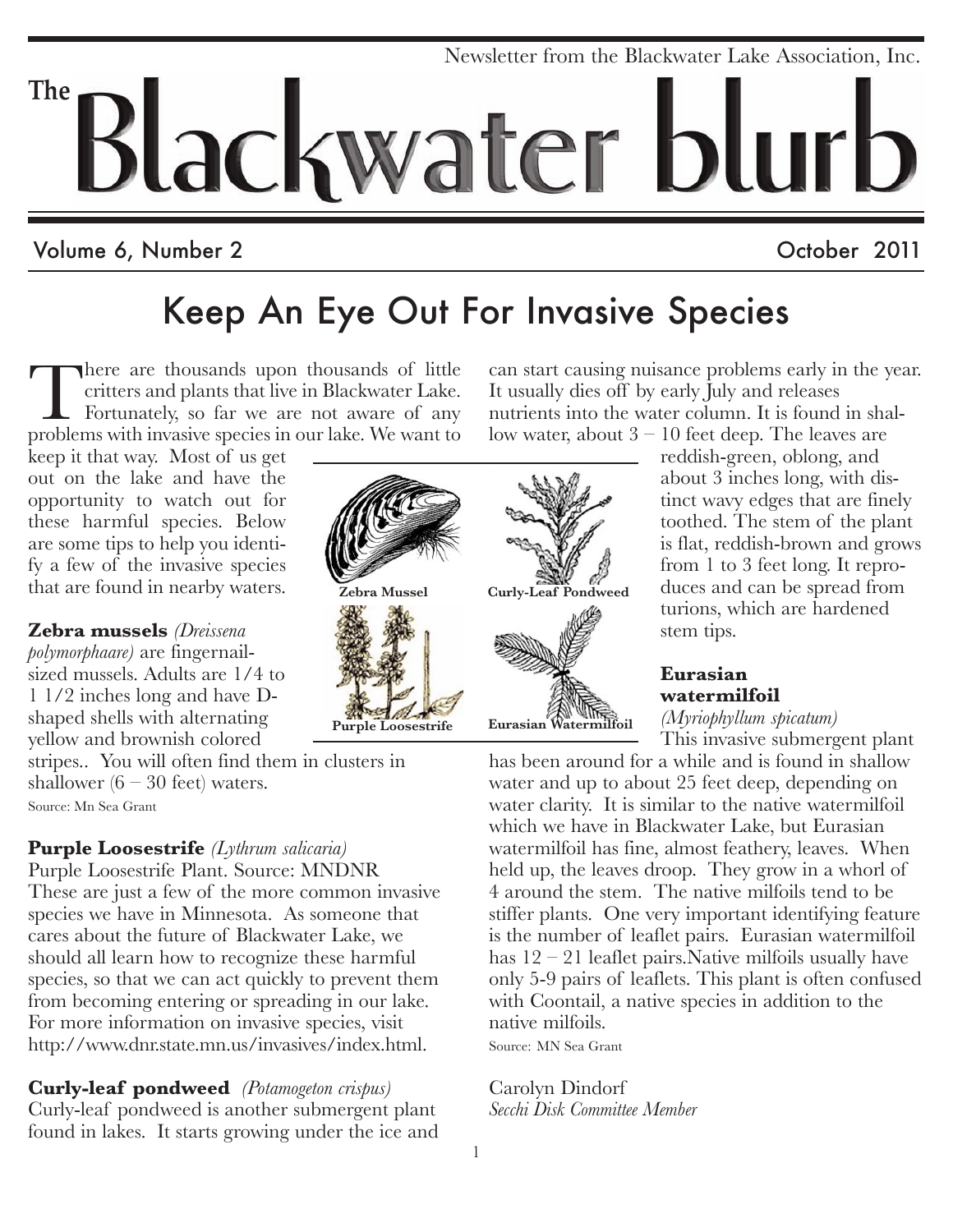## Blackwater Lake Association, Inc.

A member of the Minnesota Waters Association And Association Of Cass County Lakes.

#### **Officer and Board Members**

| Chairperson                       |                             |
|-----------------------------------|-----------------------------|
| Lloyd Thielmann                   | lloydterryt@aol.com         |
| <b>Vice-Chairperson</b>           |                             |
| Dick Clough                       | rich_clough@msn.com         |
| <b>Secretary</b>                  |                             |
| Craig Laughlin                    | srcfunding@aol.com          |
| <b>Treasurer</b>                  |                             |
| Linda Burns                       | burns.linda3gmail.com       |
| <b>Director</b>                   |                             |
| Elmer Schwerin                    | sherwin@tds.net             |
| <b>Director</b>                   |                             |
| <b>Tim Marr</b>                   | NonandBop@tds.net           |
| <b>Director</b>                   |                             |
| <b>Richard Pfutzenrueter</b>      | pfutz001@tc.umn.ed4         |
| <b>Director</b>                   |                             |
| <b>Court Lechert</b>              | clechert@tds.net            |
| <b>Director at Large</b>          |                             |
| <b>Bob Seemann</b>                | rseemann@tds.net            |
| <b>Newsletter</b>                 |                             |
| Carla Hunt                        | scoopspub@msn.com           |
| <b>Immediate Past Chairperson</b> |                             |
| <b>Barb Laughlin</b>              | barbie-laughlin@hotmail.com |

#### **Committee Members**

| <b>Healthy Lakes:</b><br><b>Bob Seemann</b><br>Jim Eller  | Lloyd Thielmann                       | Linda Burns                        |
|-----------------------------------------------------------|---------------------------------------|------------------------------------|
| <b>Secchi Disk:</b><br>Jim Eller<br>Lloyd Thielmann       | <b>Bob Seemann</b><br>Carolyn Dindorf |                                    |
| <b>Fish Management:</b><br>Lloyd Thielmann                | Court Lechert                         | Dick Clough                        |
| <b>Bog Control:</b><br>Elmer Scherwin<br>Craig Brockhagen | Jim Lorbeski<br>Lloyd Thielmann       | Glenn Stocker<br><b>Tom Staley</b> |
| <b>Waterway Task Force:</b><br>Elmer Scherwin             | Glenn Stocker                         |                                    |
| Membership:<br><b>Tom Staley</b>                          | Lloyd Thielmann                       |                                    |
| <b>Website Chair:</b>                                     | Elmer Scherwin                        |                                    |
| WebMaster:                                                | <b>Travis Skalicky</b>                |                                    |

## **Chairman's Update**

I am honored to be chairman of the Blackwater Lake Association and just hope that I can fill the shoes of the many chairpersons before me. They all have done a great job and I thank them for that. We would like to encourage all of the association members to contact any of the board members listed with any concerns that you may have concerning our GREAT lake. Our board of directors is a very exciting and dedicated group so don't hesitate to speak to them and we will see what we can do. We make a lot of decisions on the internet so we can act on many things quickly if it is necessary. The minutes from our annual meeting are posted on the web site and our BOD fall meeting minutes will also be there for all of us to review. We invite any member to attend our BOD meeting to voice thoughts or concerns. As you will see we are all very open in what we do and we will address any lake issues we can.

This next spring we will be doing (hopefully) the last leg of the BOG removal and we are looking for a BOG chairman. We have had Elmer Schwerin, Dick Clough and Bob Seemann in the past years as chairmen and we thank them from the bottom of our hearts. We will be setting the dates and lining up strategy at the fall board meeting for the spring of 2012.

Your new healthy lake committee is in the process of acquiring a grant of \$2400.00 and another matching grant of \$5000.00 which will help with the many projects and visions we have. At the visioning meeting the lake owners present chose to focus on water quality and quantity so we will be working in those directions. We updated the Lake Management Plan to show our latest plans and thoughts. It is a road map for future leaders of our association to just pick up with our thoughts and continue in the directions we are headed. The exciting things we did this past year are BOG removal, 4th of July parade, annual meeting, healthy lakes meetings and training, water clarity and quality testing, septic testing, beaver control and more.

We belong to the Association of Cass County Lakes and the Minnesota Waters Association. They both are very active in the invasive species issues and we are very concerned also. We will be following up after this board meeting with some of the ideas and thoughts that your board came up with.

Thanks Lloyd Thielmann *Chairman of the Board*

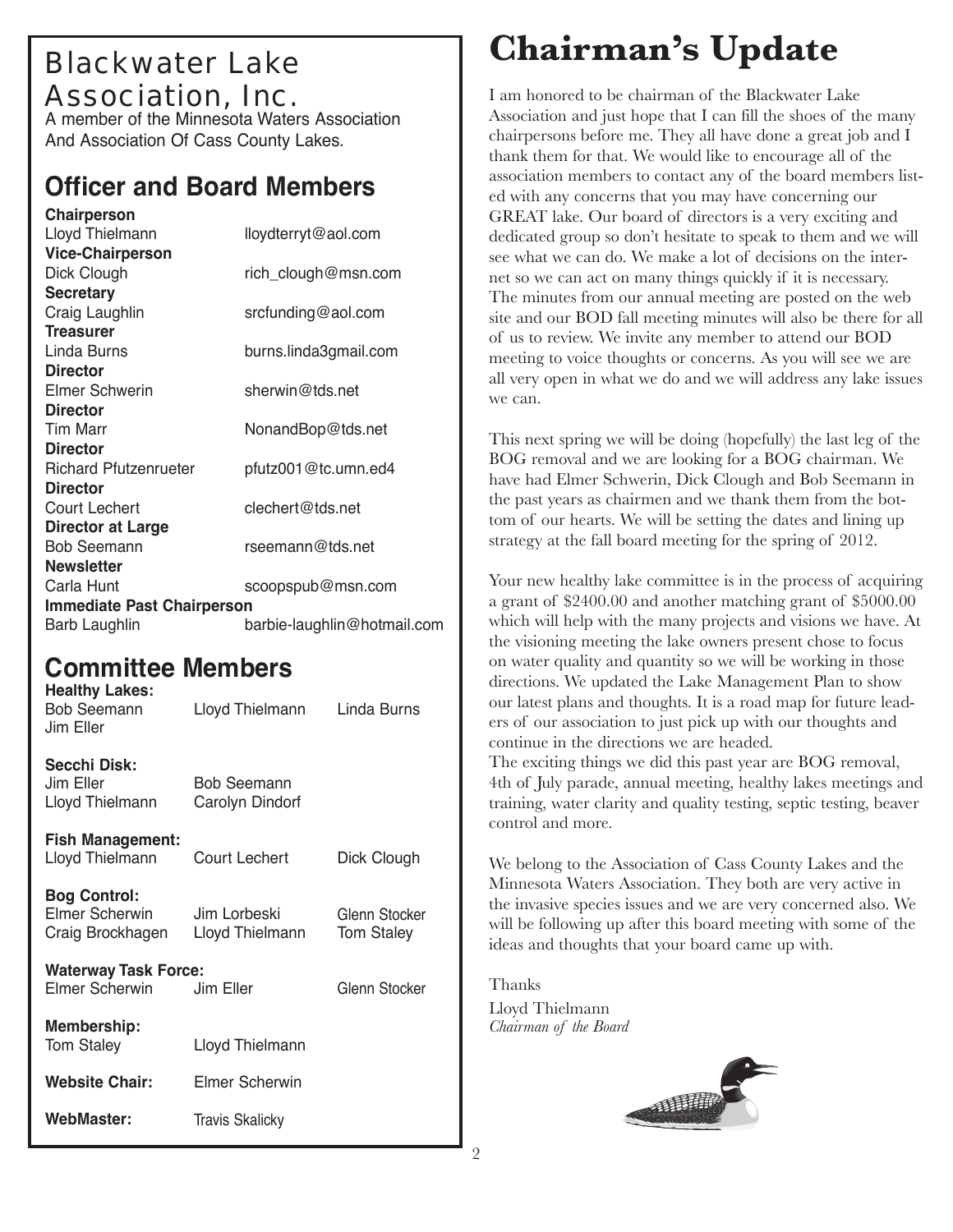#### **Membership Report Treasurer's Report**

As we write this report on or about October 1, 2011 we have 78 current or paid members. This number is still down from past years. Your board of directors, along with many very strong volunteers are working to make and keep our lake the beautiful gem that it is. We need your support as both a volunteer and a member. Please know that you can contact any of the board members listed in this publication for any questions or ideas.

We are involved in many projects and they all require money so please consider joining and sending your completed application along with a check for \$30.00 to BLA Inc Treasurer, Linda Burns @ 6015 11th Ave S. Mpls, MN 55417. WE NEED YOUR HELP!

Some of us have just forgotten to sign up this year and that is no problem. For your convenience we have marked the address label on this BLURB with a red X if you are a current member. X means you are in the in crowd.

There are many things we have been doing or are doing with our money and we have exciting news that we are working on a **\$5,000.00** grant from the Healthy Lakes Initiative Foundation. This is a matching grant so we need to have our own money to get theirs and continue with all the work we are doing.

Thanks to those who are members and thanks in advance to those who are rejoining us or joining for the first time. Welcome aboard!!!

Lloyd Thielmann *BLA Inc Chairman*

We are pleased to announce that at the time writing this report we have 79 paid members. That is up 5 from this same time last year. We do have some new members so this means we are still behind our record setting numbers of 2008-2009 which was 125 members. This means that a few people have just forgot or didn't send in their dues. For your convenience we have marked a RED X on the address label if you are a current paid member. If there is not a RED X on your label please fill out the application and send your \$30.00 check to BLA Inc Treasurer, Linda Burns @ 6015 11th Ave S, Mpls, MN 55417.

At this time we have a check book balance of **\$5,045.36** and we no longer have a CD as we cashed it in this spring to pay for BOG expenses. We are still in great shape as we await the grant money from the Healthy Lake Initiative. It is a matching grant so we still need a healthy balance to do the things your Board is deciding upon to make our lake a better and healthier place for time to come.

The bog donations have been most generous and we thank you. So far **\$9,095.00** has been collected over the last 4 years and we are still accepting any extra you might have. Please send your checks to Linda at the above address. We will hopefully wrap up the last leg of the bog removal in the spring of 2012.

Lloyd Thielmann Linda Burns *BLA Inc Chairman BLA Inc Treasure*

**\$\$\$\$\$\$\$\$\$\$\$\$**

| NAME: (please print)                          | (Fiscal Year - July 1, 2011 to June 30, 2012) |  |
|-----------------------------------------------|-----------------------------------------------|--|
|                                               |                                               |  |
|                                               |                                               |  |
|                                               |                                               |  |
|                                               |                                               |  |
|                                               |                                               |  |
| Lake Address if not your permanent residence: |                                               |  |
|                                               |                                               |  |
|                                               |                                               |  |
|                                               |                                               |  |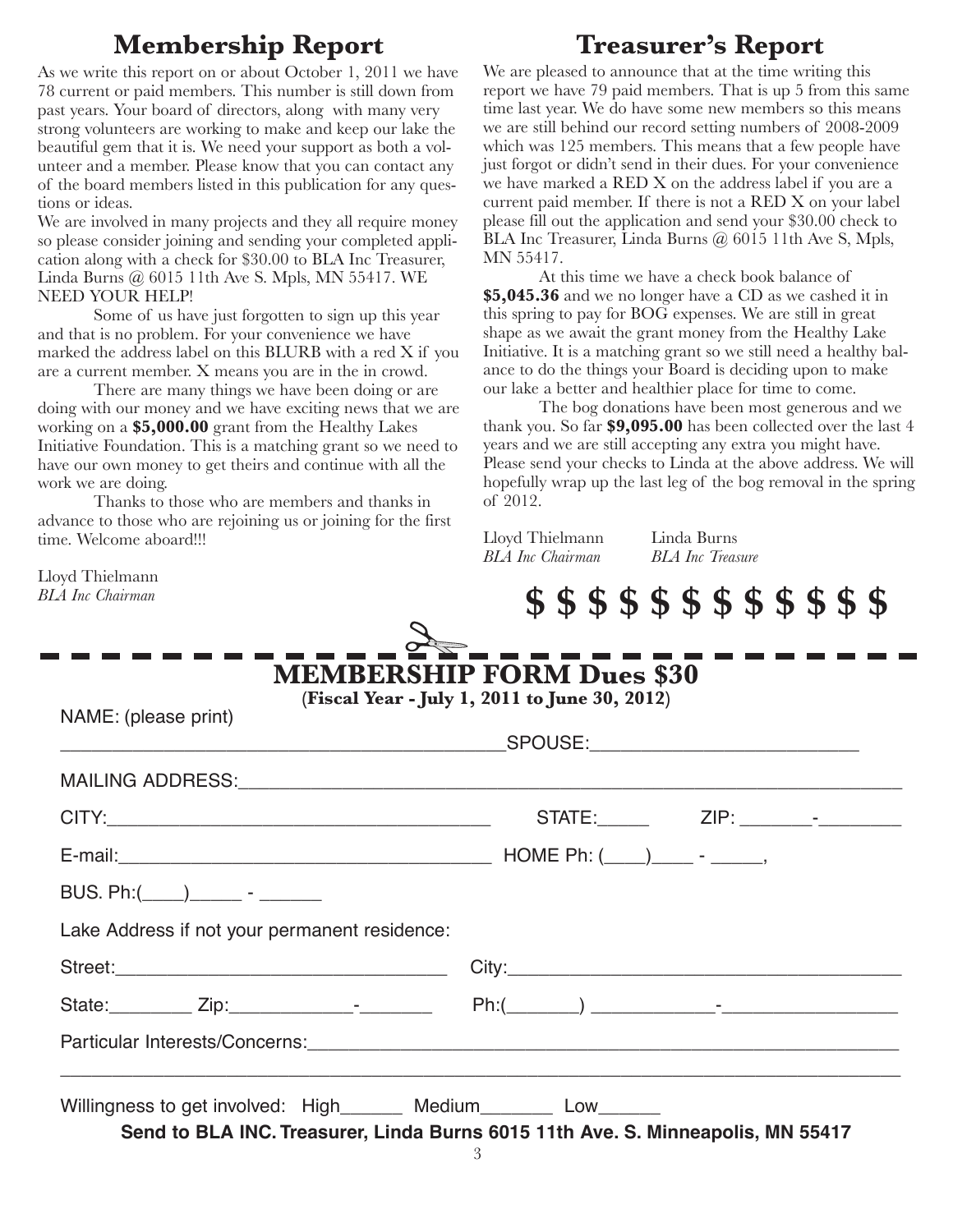#### **Healthy Lakes Report**

As we write this report on about  $\overline{O}$  ct 1st we have some very exciting news. We are just about done rewriting the Lake Management Plan for our lake (we are done and it is in the hands of the Initiative Foundation). We had a visioning meeting on July 30, 2011 with 15 lake owners present. At this meeting we worked to find our main areas of concern for our lake. With the help of John Sumption, our facilitator, we determined that our focus should be on water clarity and quality for the years to come. We want to keep our lake the fantastic treasure that it is for generations to come.

When we get this Lake Management Plan finished and accepted by the Healthy Lakes Foundation we will have received about **\$2,400.00** in grants. We will also be able to show plans for projects (some continuing and some new) and receive another matching grant for **\$5,000.00**. WOW!!!! This is very exciting so we can get help with our final bog removal, septic testing program, beaver control program, aquatic vegetation study, invasive species work and many more programs. We strongly encourage anyone who has not had or feels the need to have their septic system tested to do so. Your lake association board of directors has continued the plan of paying for it and the grant money will definitely help.

It is amazing that the Healthy Lake & Rivers Partnership Program wants to give us all this money to do such great work for our generations to follow us. We thank them!!

This new Healthy Lakes committee consists of Chair/Bob Seemann, Lloyd Thielmann, Linda Burns, and Jim Eller. Be sure to thank them all for their work on this project for our lake and as usual if you have any questions please feel free to contact any one of us and we will answer your question or find someone that can.

| The (new) Healthy Lakes Committee |              |  |  |
|-----------------------------------|--------------|--|--|
| <b>Bob Seemann</b>                | 218-682-3332 |  |  |
| Linda Burns                       | 612-869-3542 |  |  |
| Lloyd Thielmann                   | 763-427-5358 |  |  |
| <b>Jim Eller</b>                  | 612-727-2074 |  |  |

### **Annual Fourth of July Boat Parade**

Had a great participation from the Blackwater Lake cabin owners. The boats were decorated in true American colorsred, white and blue as were the boat drivers and their passengers. Lady Liberty led the parade while songs of freedom filled the air. Many cabin owners have told me how their whole family gets involved decorating their boats and creating costumes for themselves. Our French visitor Marie-Lys Borsa from Paris commented that the parade was "very patriotic" and I couldn't agree with her more. See you again next year! Patriotically submitted,

Barbie Laughlin *BLA Inc. Past Chairperson*

### **Web Site Update**

Please take the time to get familiar with our web site. Minnesotawaters.org. go to lakes and rivers groups. In the future, we will be using the web site to keep you up to date with current information. We are paying for this service and it is time we start using it to our advantage. Paper costs money, while copy costs are expensive and stamps are not cheap any more. Travis Skalicky, our Web Master, has done a very good job of putting this together and we should make use of it Elmer Schwerin

*BLA Inc. Director*

#### **Waterway Task Force Report**

We have again, hired our trapper for another year. He will also be taking care of the Wild Life Management Area, so he will have complete coverage on both sides of County Road #11. The DNR issued him a new contract just recently. I am asking for volunteers to help keep the grating in front of our culvert clear of debris next spring. People that live here through the winter and are here during the spring melt can help. Elmer Schwerin

*BLA Inc. Director*



#### **6th Annual Blackwater TRYathlon**

Have you ever wondered if you wanted to Try a triathlon? Blackwater Lake neighbors on the South side did just that on Labor Day Monday this year. Named the Blackwater TRYathlon, folks competed in a sprint triathlon by swimming 1/4 mile, biking 13.7 miles and running or walking 3.1 miles.

"The best part is accomplishing something that you didn't think you could do," said Pat McKee who completed for the first time along with her son and friends from the Twin CIties.

Now in it's 6th year, the idea to host a neighborhood triathlon started percolating when Blackwater Lake friends Barb Laughlin and Becky Seemann couldn't register for the Northwood Triathlon in Nevis, MN. because it closed out within days of opening. The two said, "Then let's figure out a way to do our own at Blackwater!"

It's a fun TRYathlon where everybody is a winner. And it's a great picnic afterward. If you're interested in 2012, contact Becky Seemann at *rseemann@tds.net* for details.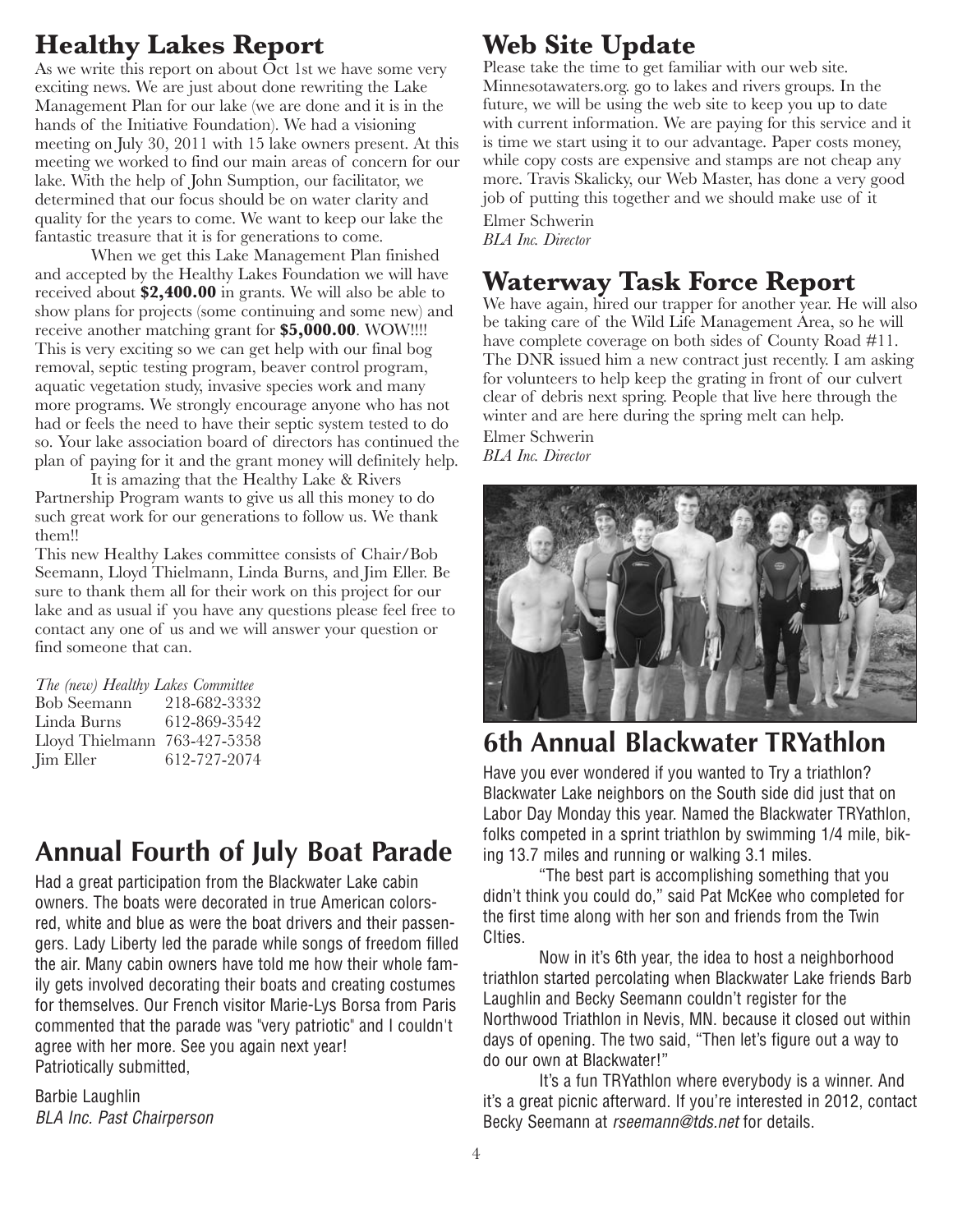#### **Blackwater's Reason For Staying Clean**

On July 3, 2011 Tom and I spent the afternoon out on our lake, with our pontoon, fishing gear, books, magazines, food, and drink. It was sure fun to see the many others doing the "water thing". Canoes, kayaks, a sailboat, fishing boats, pontoons, boats pulling tubes, sea-dos, etc. all moved in the water. The shorelines, too, were full of water excitement. This is why we care about our lake, and want to protect it.

For several years now we have been made aware to "float a clean boat". When moving our equipment to other lakes, we need to include cleaning the boat surface, the live well, drain plug, fishing gear, bait buckets, the trailer, and the

贻

motor. At times it will necessitate cleaning anything that was in the water, such as skis, inflatable towing equipment, life jackets, and fishing nets.

When using other lakes, we cut the spread of invasive species with a thorough cleaning. It's up to us to protect our lake and other lakes as well. We owe it to the people using the lakes now, and those who will enjoy them in the future.

Do your part to protect our lake.

Geri Staley

| <b>Annual Meeting Prize Donors and Winners</b>           |                                          |                                                  |  |  |
|----------------------------------------------------------|------------------------------------------|--------------------------------------------------|--|--|
| <b>PRIZE</b>                                             | <b>DONOR</b>                             | <b>WINNER</b>                                    |  |  |
| Shoremaster Beach Ball                                   | All Care                                 | <b>Tom Tiemens</b>                               |  |  |
| Shoremaster Beach Ball                                   | All Care                                 | Ron Sonnenberg                                   |  |  |
| Shoremaster Beach Ball                                   | All Care                                 | Pat Schwerin                                     |  |  |
| Shoremaster Beach Ball                                   | All Care                                 | <b>Bob Seemann</b>                               |  |  |
| Shoremaster Beach Ball                                   | All Care                                 | Jean English                                     |  |  |
| Shoremaster Beach Ball                                   | All Care                                 | Sue Peterson                                     |  |  |
| \$10.00 Gift Certificate                                 | <b>Mule Lake Store</b>                   | <b>Reim Lemke</b>                                |  |  |
| Water Balloon Launcher                                   | <b>Wheeler Marine</b>                    | Keith Wahlstrom                                  |  |  |
| \$20.00 Gift Certificate                                 | <b>Wheeler Marine</b>                    |                                                  |  |  |
| <b>Cutting Knife</b>                                     | Walker Bank of Longville                 | Dodi Sletten                                     |  |  |
| \$25.00 Gift Certificate                                 | Patrick's Fine Dining                    | <b>Richard Pfitzenrueter</b>                     |  |  |
| \$20.00 Gift Certificate                                 | Mule Lake Corral                         |                                                  |  |  |
| \$10.00 Gift Certificate                                 | Mule Lake Corral                         | <b>Geri Stalev</b>                               |  |  |
| \$10.00 Gift Certificate                                 | Mule Lake Corral                         | <b>Claus Peukert</b>                             |  |  |
| \$10.00 Gift Certificate                                 | Mule Lake Corral                         | Karen Minge                                      |  |  |
| Shoremaster Hat                                          | All Care                                 | <b>Tim Marr</b>                                  |  |  |
| <b>Blackwater Hat</b>                                    | <b>Mule Lake Store</b>                   | <b>Rick Zbikowski</b>                            |  |  |
| \$20.00 Gift Certificate                                 | Hawks Bar of Monticello                  | Jerry Franke                                     |  |  |
| \$20.00 Gift Certificate                                 | Hawks Bar of Monticello                  | Jody Sorenson                                    |  |  |
| Necklace                                                 | Artwoods Design                          | Peggy Skalicky                                   |  |  |
| Necklace                                                 | Artwoods Design                          | <b>Jeff Wibeto</b>                               |  |  |
| Necklace                                                 | Artwoods Design                          | Nancy Rakotz                                     |  |  |
| Reusable Bag                                             | Walker Bank of Longville                 | Al Peterson                                      |  |  |
| Cabin Life Magazine Subscription                         | Tim and Jan Marr                         | Marjorie Clough                                  |  |  |
| <b>Blackwater Bog Book</b>                               | Tom and Geri Staley                      | Jim Sletten                                      |  |  |
| Floating Boat Key Ring                                   | All Care                                 | LaVern Lucas                                     |  |  |
| Floating Boat Key Ring                                   | All Care                                 | <b>Betty Loucks</b>                              |  |  |
| Shoremaster Lip Balm                                     | All Care                                 | Tom Staley                                       |  |  |
| <b>Insulated Coffee Mug</b>                              | All Care                                 | Larry Hunt                                       |  |  |
| Insulated Coffee Mug                                     | All Care                                 | Dick Clough                                      |  |  |
| <b>Blackwater Cutting Board</b>                          | Artwoods Design                          | Linda Burns                                      |  |  |
| Minnesota Cutting Board                                  | Artwoods Design                          | Auggie Grapentin                                 |  |  |
| <b>Bird House</b>                                        | <b>Reim Lemke</b>                        | Erik Minge                                       |  |  |
| Natural Dish Soap and Cloths                             | Lorrain Lemke                            | <b>Travis Skalicky</b>                           |  |  |
| Friendly Products Bag                                    | Janice and Jane Schuter                  | Rose Burns                                       |  |  |
| <b>Wooden Picture Frame</b>                              | Artwoods Design                          | Don Rakotz                                       |  |  |
| Can Koozie                                               | All Care                                 | Harriet Redman                                   |  |  |
| Can Koozie                                               | All Care                                 | <b>Becky Seeman</b>                              |  |  |
| Can Koozie                                               | All Care                                 | <b>Barb Thompson</b>                             |  |  |
| Can Koozie                                               | All Care                                 | Doug Sorenson                                    |  |  |
| Can Koozie                                               | All Care                                 | Lorrain Lemke                                    |  |  |
| Can Koozie                                               | All Care                                 | <b>Court Lechert</b>                             |  |  |
| Can Koozie                                               | All Care                                 | Lloyd Thielmann                                  |  |  |
| Can Koozie                                               | All Care                                 | Cindy Lucas                                      |  |  |
| Can Koozie                                               | All Care                                 | <b>Diane Peukert</b>                             |  |  |
| Can Koozie                                               | All Care<br>All Care                     | Jan Marr                                         |  |  |
| Can Koozie                                               |                                          | Kevin Skalicky                                   |  |  |
| Can Koozie                                               | All Care<br><b>Richard Pfitzenrueter</b> | <b>Colleen Grapentin</b><br><b>Eldred Redman</b> |  |  |
| <b>Hanging Plant</b>                                     | <b>Blackwater Lake Association</b>       | <b>Corrine Sonneberg</b>                         |  |  |
| Lake Membership For A Year<br>Lake Membership For A Year | <b>Blackwater Lake Association</b>       | <b>Elmer Schwerin</b>                            |  |  |
| <b>Grill Serving Set</b>                                 |                                          | Andrea Pfutzenrueter                             |  |  |
| <b>Scented Candle</b>                                    |                                          | Kathy Zbikowski                                  |  |  |
| <b>Scented Candle</b>                                    |                                          | <b>Bart Dalbronski</b>                           |  |  |
|                                                          |                                          |                                                  |  |  |
|                                                          |                                          |                                                  |  |  |